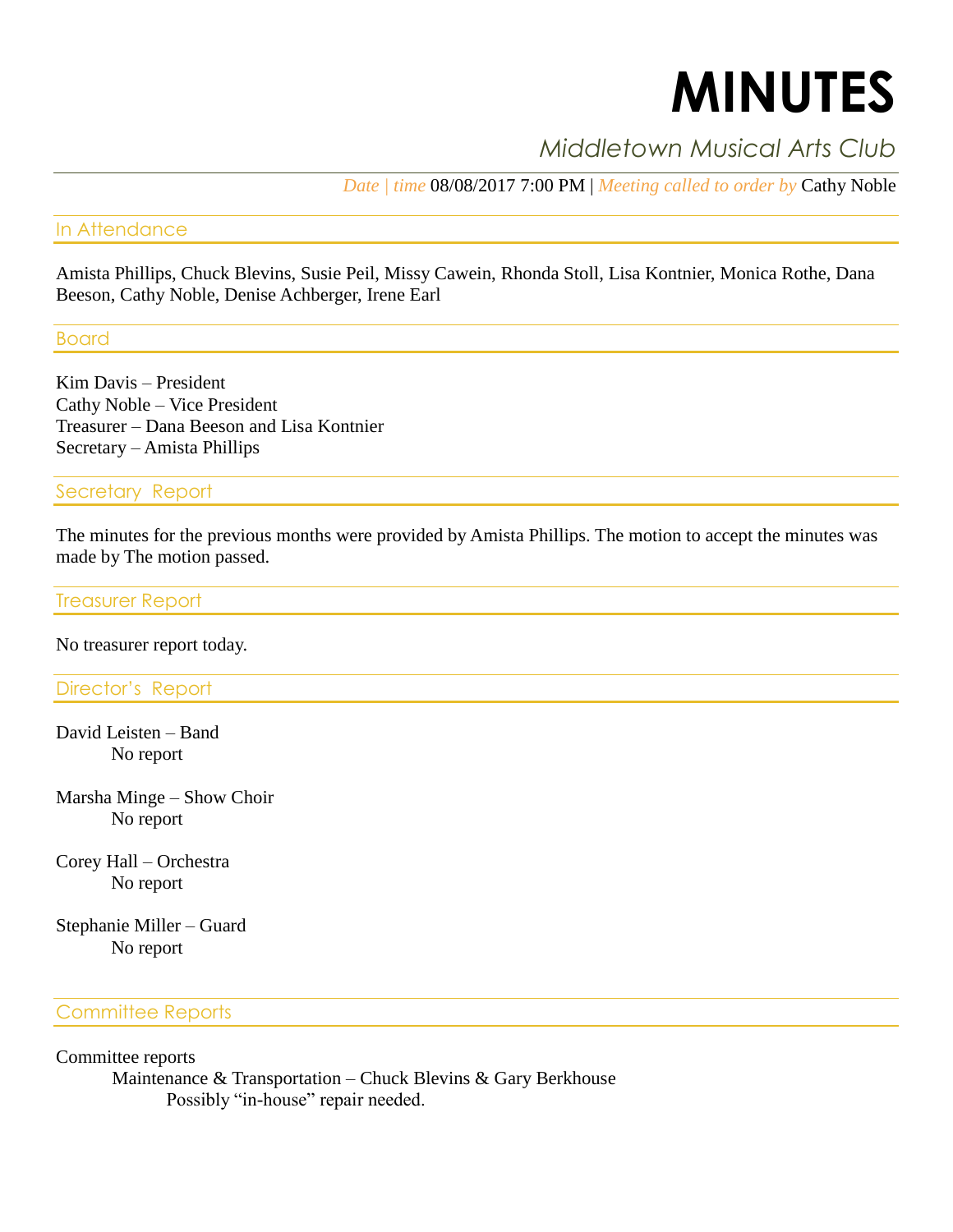Uniforms & Costumes – Irene Earl

5 kids need to be fitted for uniforms.

2 jackets are needed.

Uniform provider Fred J. Miller no longer has this style, so alterations will need to be made to existing jackets.

Dave will contact Fairfield to see if they have a jacket we can alter. Chasity will be contacting someone who may be able to help with alterations. Dates for washing the summer uniforms that will be used at the first 2 football games: 8/29 at 6pm-9pm 9/05 at 6pm-9pm

Hospitality & Celebrations – Tammy Berkhouse No report

Concessions – Alice Deal & Amista Phillips

Band Camp concessions spent \$220 cash back \$190 remaining candy, water, Gatorade cleaning 8/17 6-9pm stocking 8/24 6-9pm Chik-Fil-A says the football moms club asked for a donation of free sandwiches Which Harry agreed to as long as we continue to order. Someone will contact Harry's boss to clear this up.

Concessions can possibly be split between the athletics department and music department. Music takes football and basketball, athletics takes the other sports (soccer, jv football). Possibly give them stand 4, maybe stand 2.

Possibly sell athletics an old popcorn machine so they don't use ours.

Website & Publicity – Kindra Davis No report

Ways & Means – Cathy Noble

Chasity – Dabble (painting class) charges \$30 per person, \$20 of which could be donated to us if we decide to do this as a fundraiser. Minimum attendance is 15, maximum is 25. Possible dates 9/9, 9/13, 10/4, 10/11

Kohl's will continue to volunteer with games, competitions, concessions, and so on.

Policy & Regulations – No update

Old Business

New Business

Heart Walk is asking for the MHS Marching Band to perform